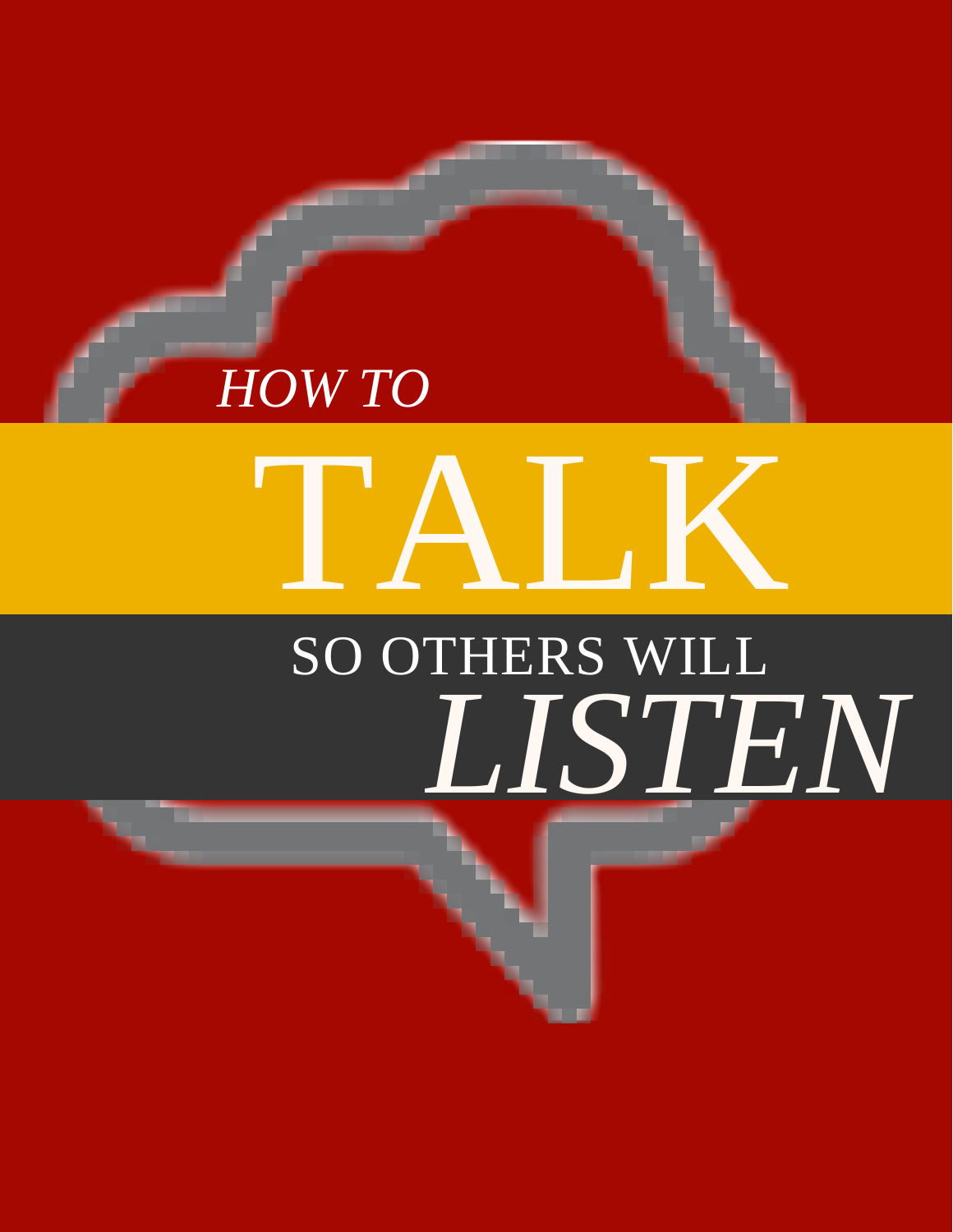### All Rights Reserved – Copyright Disclaimer

The author, Publisher, and distributor assume no responsibility for the use or misuse of the information, or for any injury, damage and/or financial loss sustained to persons or property as a result of using this program. The information contained in this program is for informational and entertainment purposes only. It is not intended as professional advice or a recommendation to act.

Please note that much of this publication is based on personal experience and anecdotal evidence. Although the author and Publisher have made every reasonable attempt to achieve complete accuracy of the content in this guide, they assume no responsibility for errors or omissions. Also, you should use this information as you see fit, and at your own risk. Your particular situation may not be exactly suited to the examples illustrated here; in fact, it's likely that they won't be the same, and you should adjust your use of the information and recommendations accordingly.

DISTRIBUTION RIGHTS. As long as this document is not altered in any way, you have permission to share and re-distribute it in its original PDF format. The content may not be distributed in any other way or format without express written, dated and signed permission from the author Publisher, and distributor.

AFFILIATE DISCLOSURE: When you click the "Get Paid To Share This eBook" button and make a purchase, the distributor of this eBook will receive a referral commission.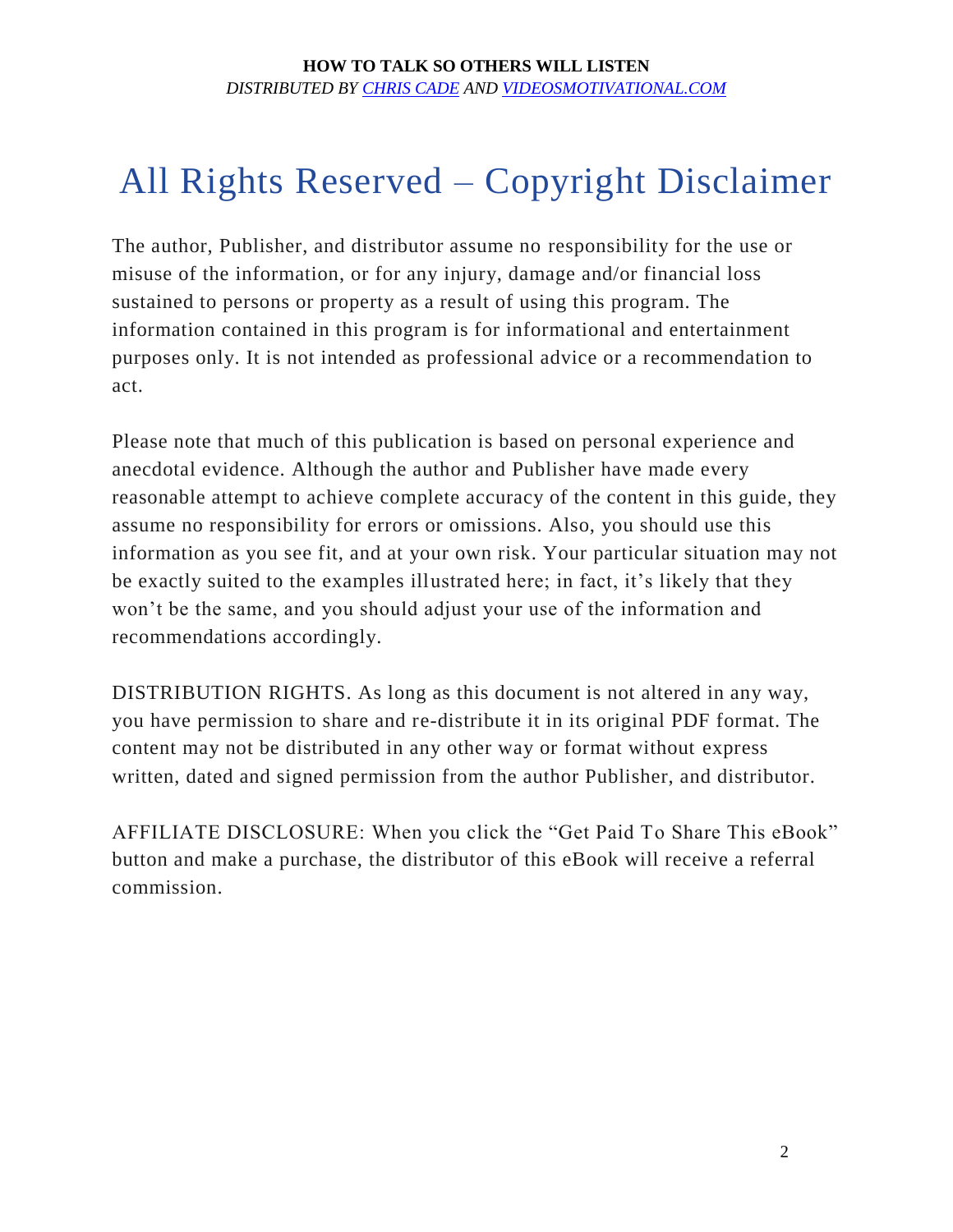#### HOW TO TALK SO OTHERS WILL LISTEN

DISTRIBUTED BY CHRIS CADE AND VIDEOSMOTIVATIONAL.COM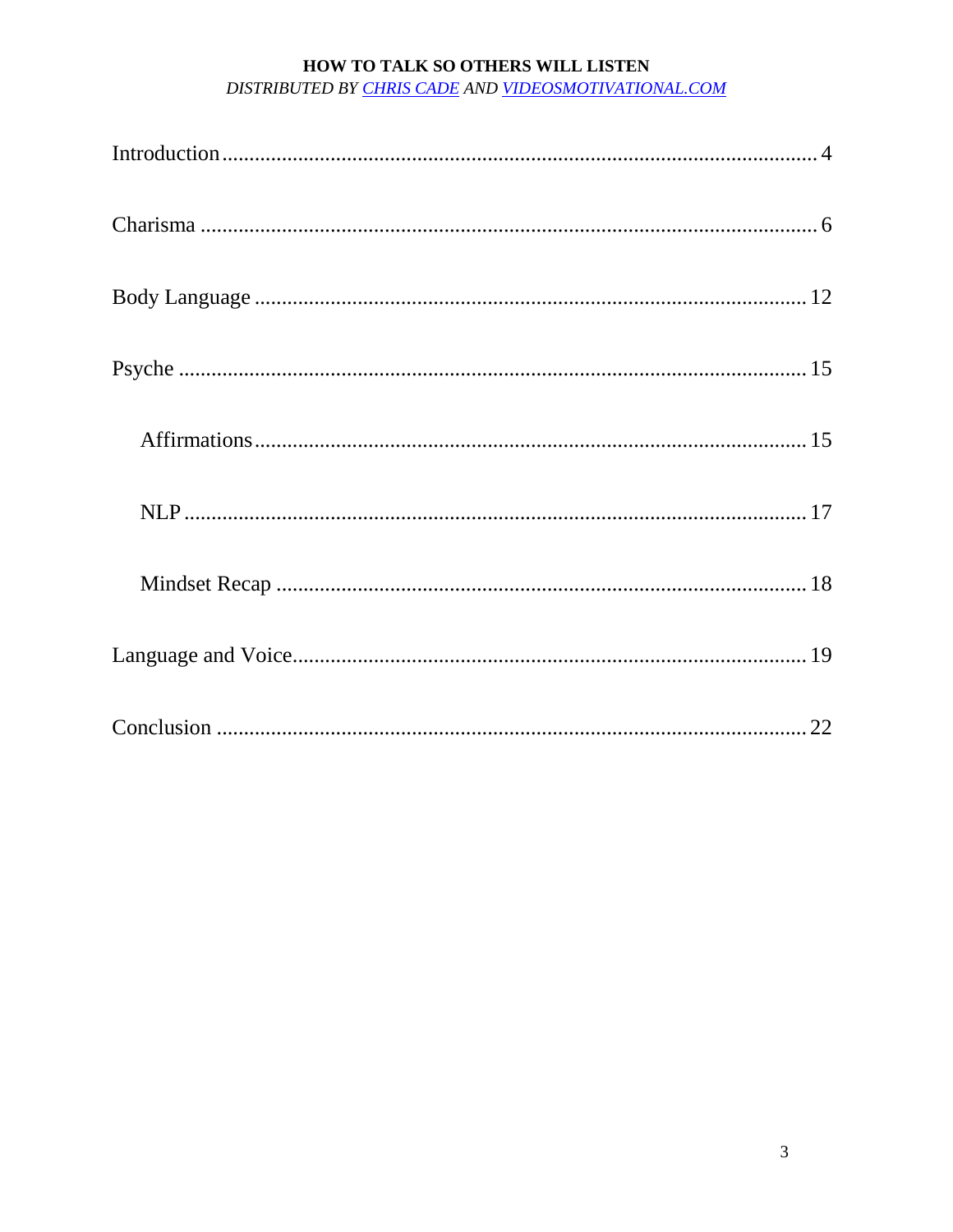## INTRODUCTION

Do you ever get the feeling that people aren't really paying much attention to what you're saying?

Learning to speak in a way that encourages listening can have numerous benefits. Imagine how your life might be different if others made it a point to seek out your opinions! It would be great for your self-esteem and confidence.

Being able to command the attention of others can also benefit your career. Have you ever known someone who wasn't particularly good at their job, but still managed to thrive within the company? It could be that your co-worker thrived because they had mastered the art of talking so others will listen.

Some people are so charismatic that they could be reading the ingredients from a box of corn flakes, and mesmerise everyone around them. On the other hand, there are others – and this might be you – that could scream "fire," and yet, no one even picks up his head to look their direction.

It's frustrating to have worthwhile things to say when no one will pay attention long enough to really listen. When others listen to you, you carry more influence. You have more impact with everyone and greater control over your life.

What's the difference? Is it in the voice? Is it body language?

It's actually a number of things, but fortunately they're all things that can be learned. You'll soon know what you need to know to talk so others will listen.

We're going to address the challenge from several angles. Your charisma, body language, [mindset,](http://www.smartrebrander.com/sl/655572) vocabulary, and more will all be addressed in this report.

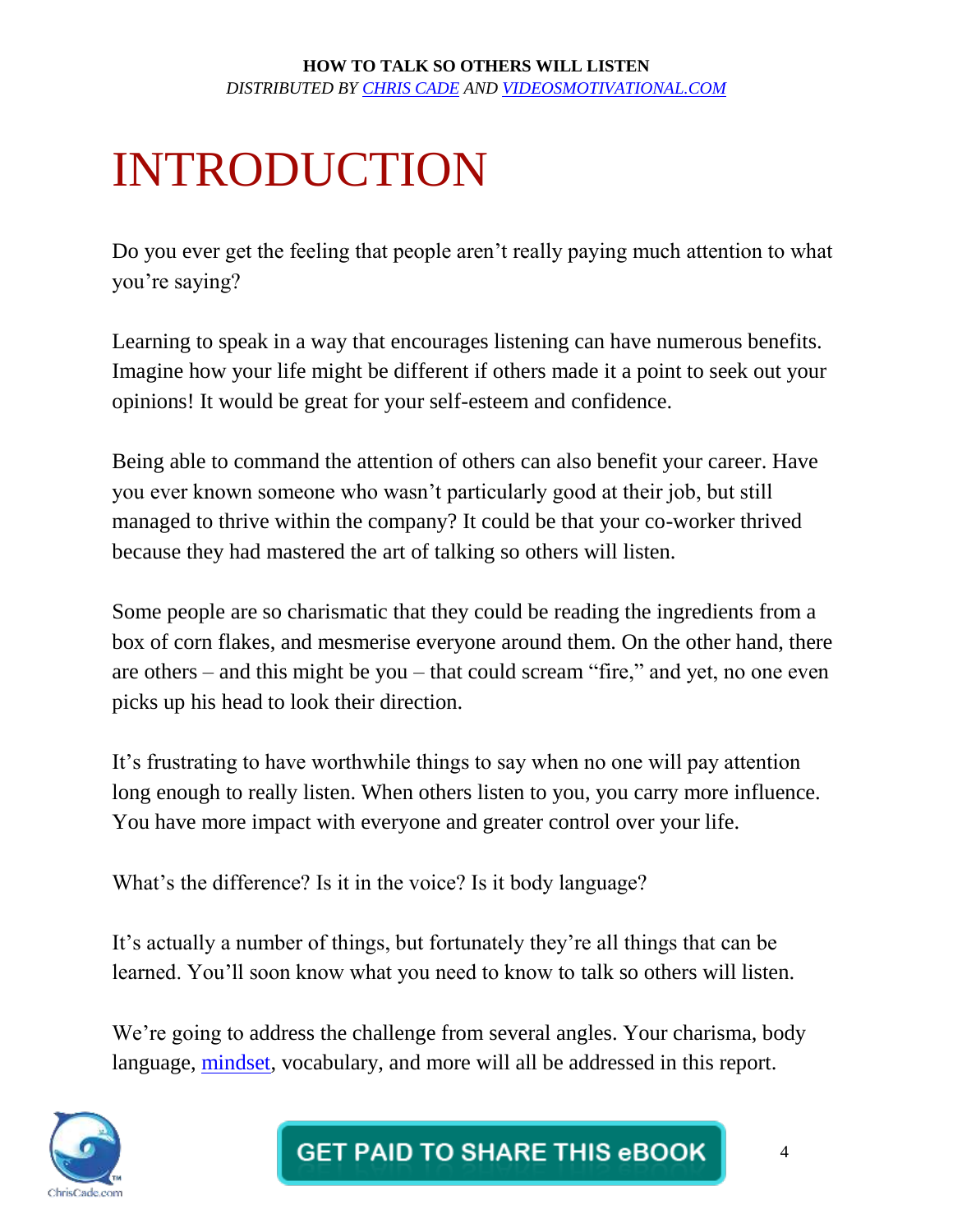Let's get started.

Any problem, big or small, within a family, always seems to start with bad communication. Someone isn't listening. - Emma Thompson

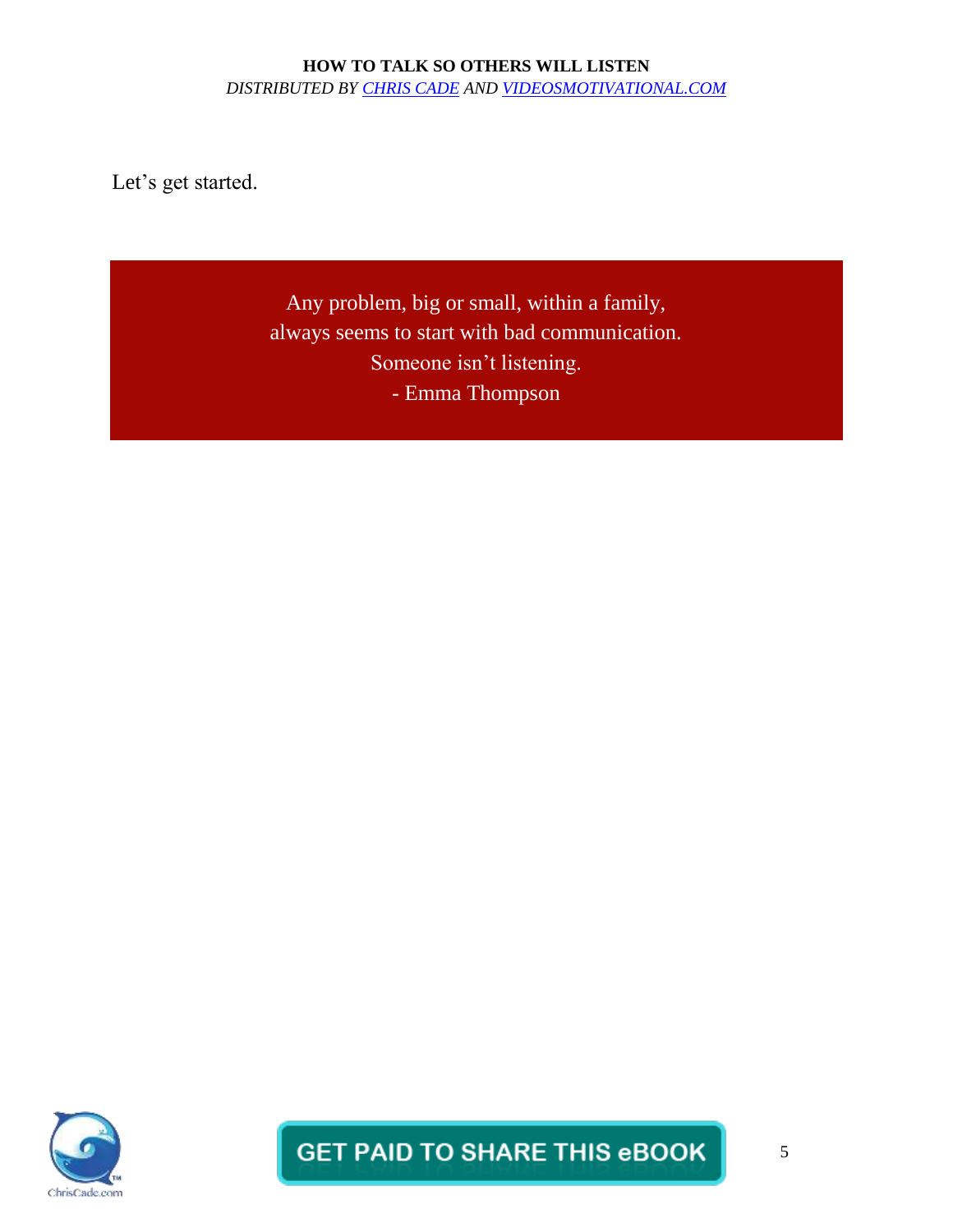# **CHARISMA**

What many of us are lacking at the most basic level is charisma! Charisma is difficult to define; Merriam Webster defines charisma as a special magnetic charm or appeal. Charm is then defined as a trait that fascinates, allures, or delights.

So that's a good starting point. All the other ideas and techniques to get people to listen to you will be built on your level of charisma. It's like your foundation.

Granted, the definition of charisma is a bit vague. After all, Dr. Phil and Gandhi don't have a lot in common, but both are certainly considered to have a lot of charisma. A very wide range of personality types can be charismatic, so there's obviously more to it than personality.

But if you think about it, people that are charismatic make other people feel good [about themselves](http://www.smartrebrander.com/sl/655582) and don't censor themselves as much as the average person does. They're freer than the rest of us.

So how can you develop more charisma?

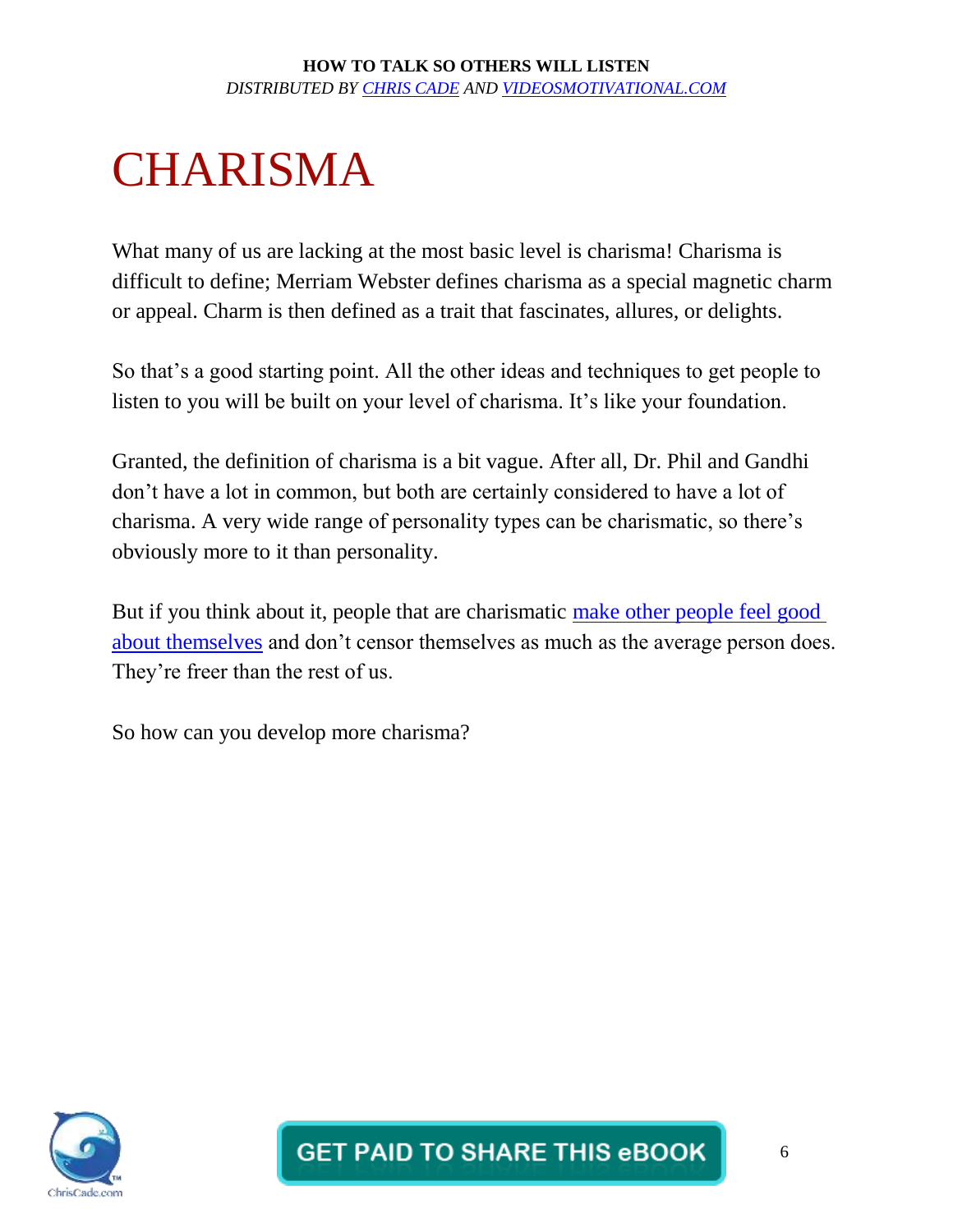Consider these ideas:

1. Smile. Attitudes [can be contagious,](http://www.smartrebrander.com/sl/655587) so let people catch something positive from you – they'll appreciate it. You'll find that if you smile more, the world will treat you differently.

Even if you don't feel like smiling, do it anyway! Your body can lead your emotions. Smiling when you don't feel like it can lighten your mood and make you feel better. When you feel better, others feel better when they're around you.

Be curious, interested, and open. The great Dale Carnegie said that you could make more friends in two months by being interested in others than in two years of trying to get people interested in you. Being a friend is the best way to make a friend.

If you attempt to be genuinely interested in others, you'll find interesting things. Everyone is interesting in some way.

People are attracted to those that are [open and non-judgemental.](http://www.smartrebrander.com/sl/655588) No one wants to be judged, and people feel resistance towards those that are.

Be genuinely curious about the world and the other person. It has a certain warmth and charm. By having these qualities, you'll naturally be more interested in everyone and everything around you. You are then more open and positive.

Encourage and support others. People don't want criticism, they crave support and affirmation.

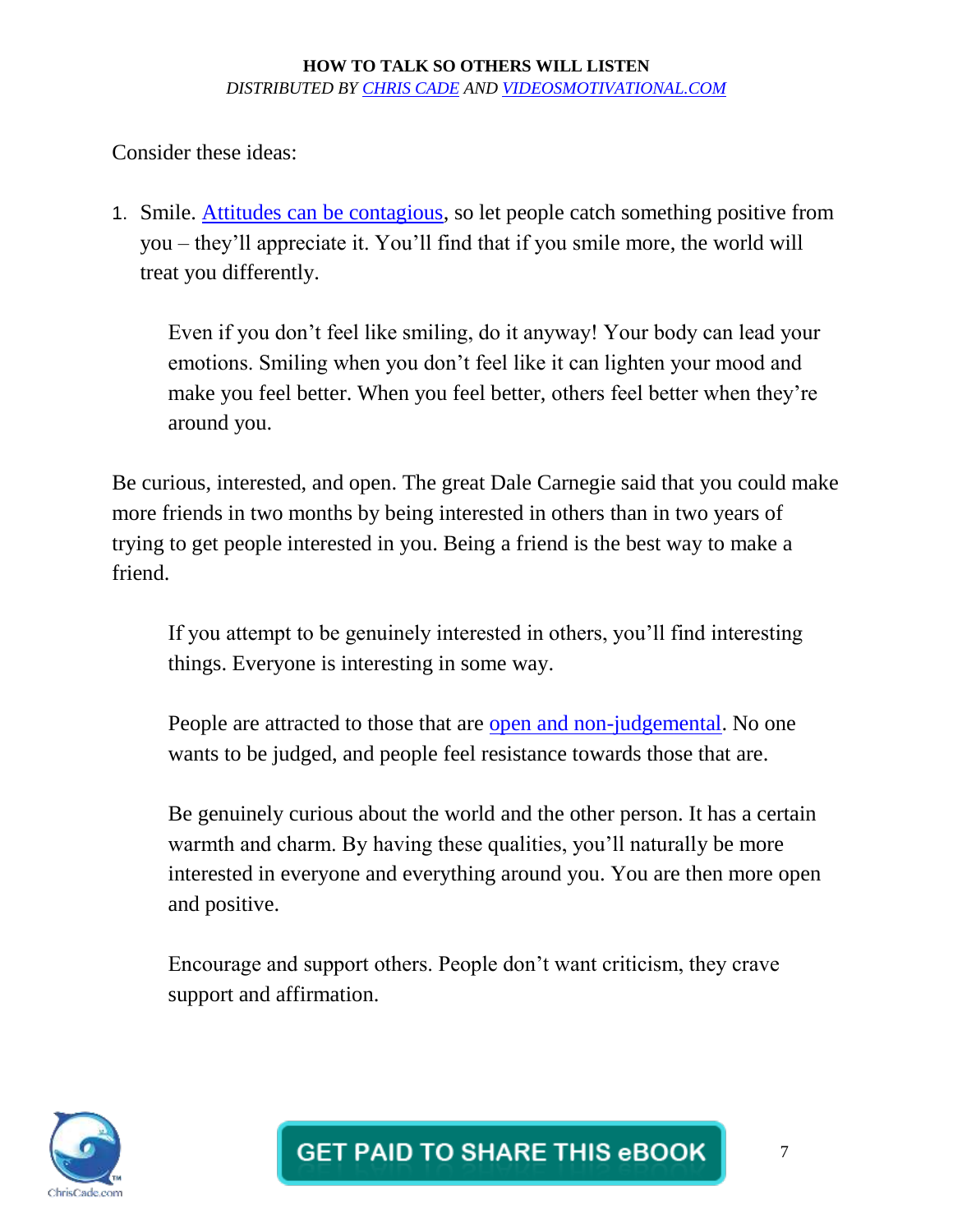- 3. Maintain presence. If you really focus in on the other person, you'll make them feel special. Be 100% present in the conversation. Listen intently and maintain eye contact (without awkward staring). Avoid allowing your mind to wander.
	- Focus on your breath. If you find your mind starting to roam to other places and things, a good way to bring yourself back to your present reality is to focus on your breathing. Your breath is a good link to your reality.
	- You can also focus on your environment. What do you see? What do you hear? What do you smell?
- 4. Show assertiveness. Charismatic people are usually viewed as being somewhat important, too. When you're assertive, you're showing the world that you're important. Whether you realize it or not, you teach others how to treat you.
	- If you behave in a way that suggests you're relevant, people will treat you like you're relevant.
	- Understand that being assertive is not the same as being pushy. Being assertive simply means that you're open about what you want and need. Pushy suggests that the other person isn't important. You're actually both important; that's the right message.
	- You can develop assertiveness by simply being more open about your needs. Give yourself little tasks that will build your assertiveness. When someone asks you what movie you want to see, pick a movie. The same for a restaurant. Don't say, "I don't know." Or "I don't care."
	- Try walking into a fast food restaurant and asking for water without ordering anything. Regardless of the response you get, simply say "Thank you" and

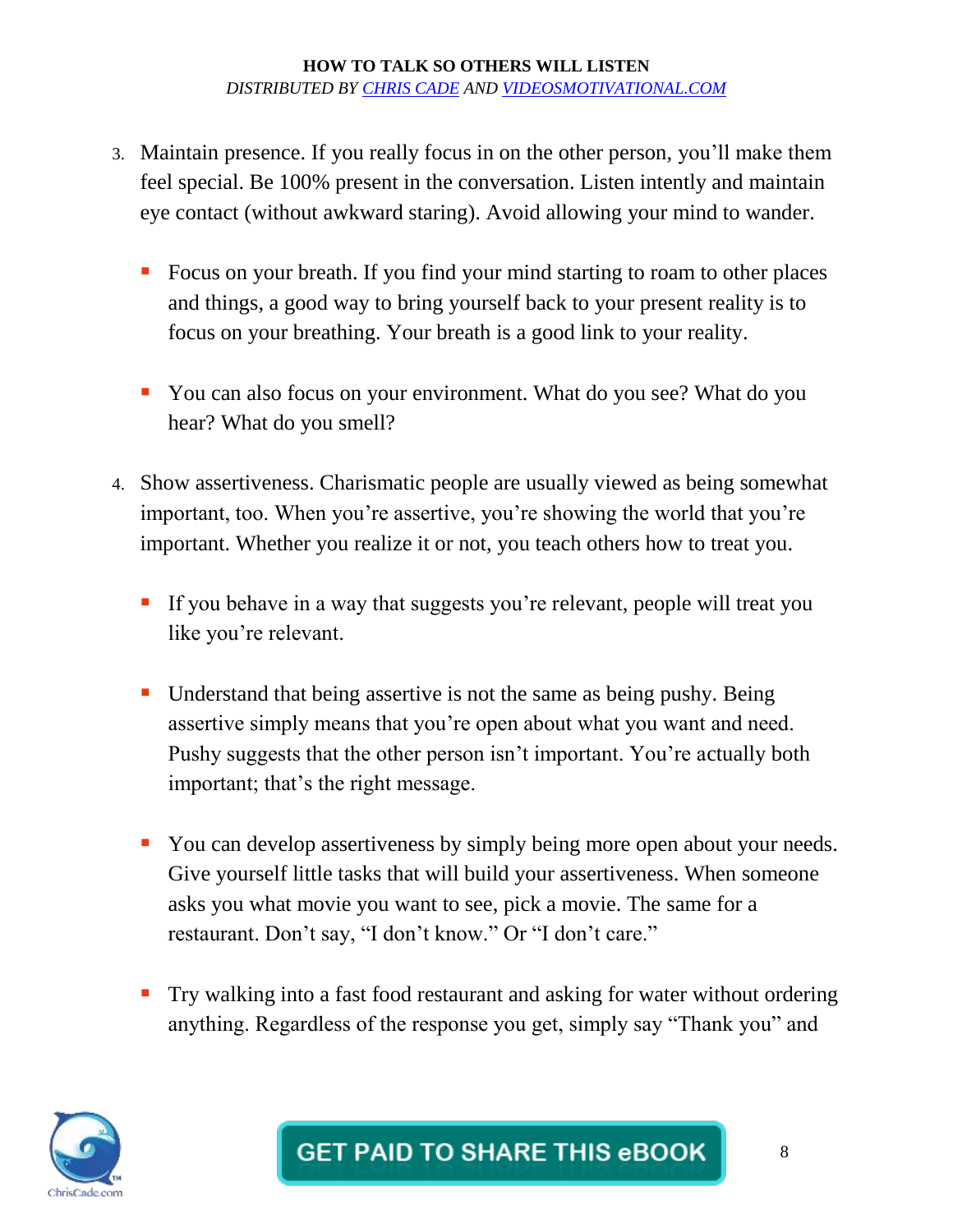be on your way.

- Being assertive makes your life much easier. When people know what you need from them, you're a lot more likely to get it.
- 1. Strengthen your confidence. Can you imagine a charismatic person without confidence? It's not possible. Get out there and [face your fears.](http://www.smartrebrander.com/sl/655597) Start with the small ones and work your way up. Act confident and people will believe you're confident.
	- $\Upsilon$  Each day, remember the times that you've been [successful](http://www.smartrebrander.com/sl/655598) in the past. Focus on your victories.
	- [Manage your self-talk.](http://www.smartrebrander.com/sl/655599) We're talking to ourselves, on some level, all day long. Ensure that you're saying good, positive things to yourself.
	- $\Upsilon$  Being in the present moment is great for your confidence. It's difficult to lack confidence if you're not projecting negative consequences into the future.
- 2. Nurture amusement. Learn to see the humor in every situation. Others love this quality, and it's a pleasant way to live, too. It's relaxing and fun and it allows those around you to feel the same way. Be light as you move through the world and you'll be a people magnet.
- 3. Be proactive. Be decisive and take the initiative. Great leaders and those with great charisma are not hesitant or indecisive. Go with your gut and push forward.

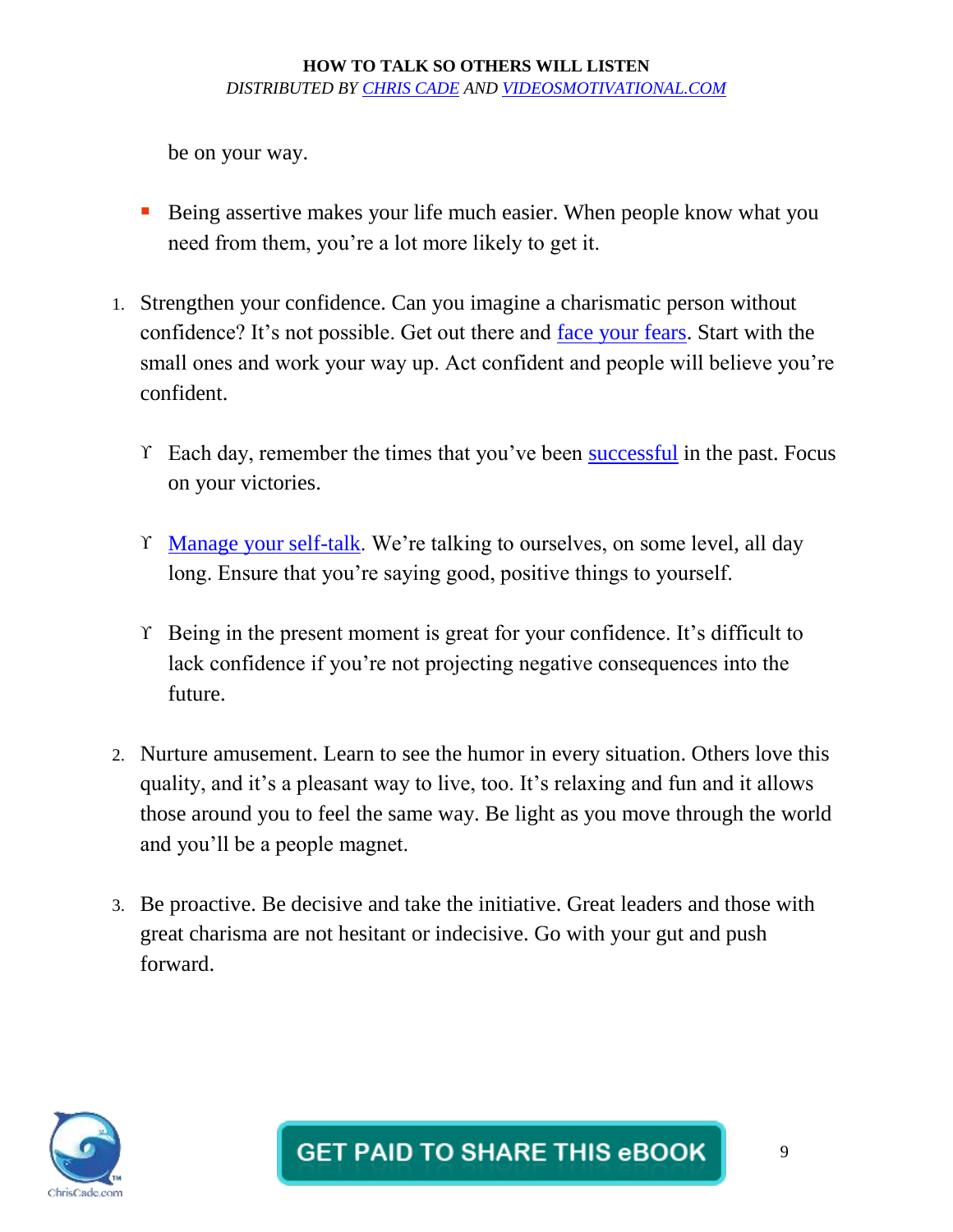- 4. [Compliment others,](http://www.smartrebrander.com/sl/655604) but be honest about it. Everyone has something that's worthy of admiration. Mention it.
- 5. Free yourself. This isn't the easiest tip, but it might be the most relevant. We all admire those that move through the world freely and without a lot of selfconsciousness. [You can't be yourself if you're too concerned with what others](http://www.smartrebrander.com/sl/655605)  [think about you.](http://www.smartrebrander.com/sl/655606)



### **GET PAID TO SHARE THIS eBOOK**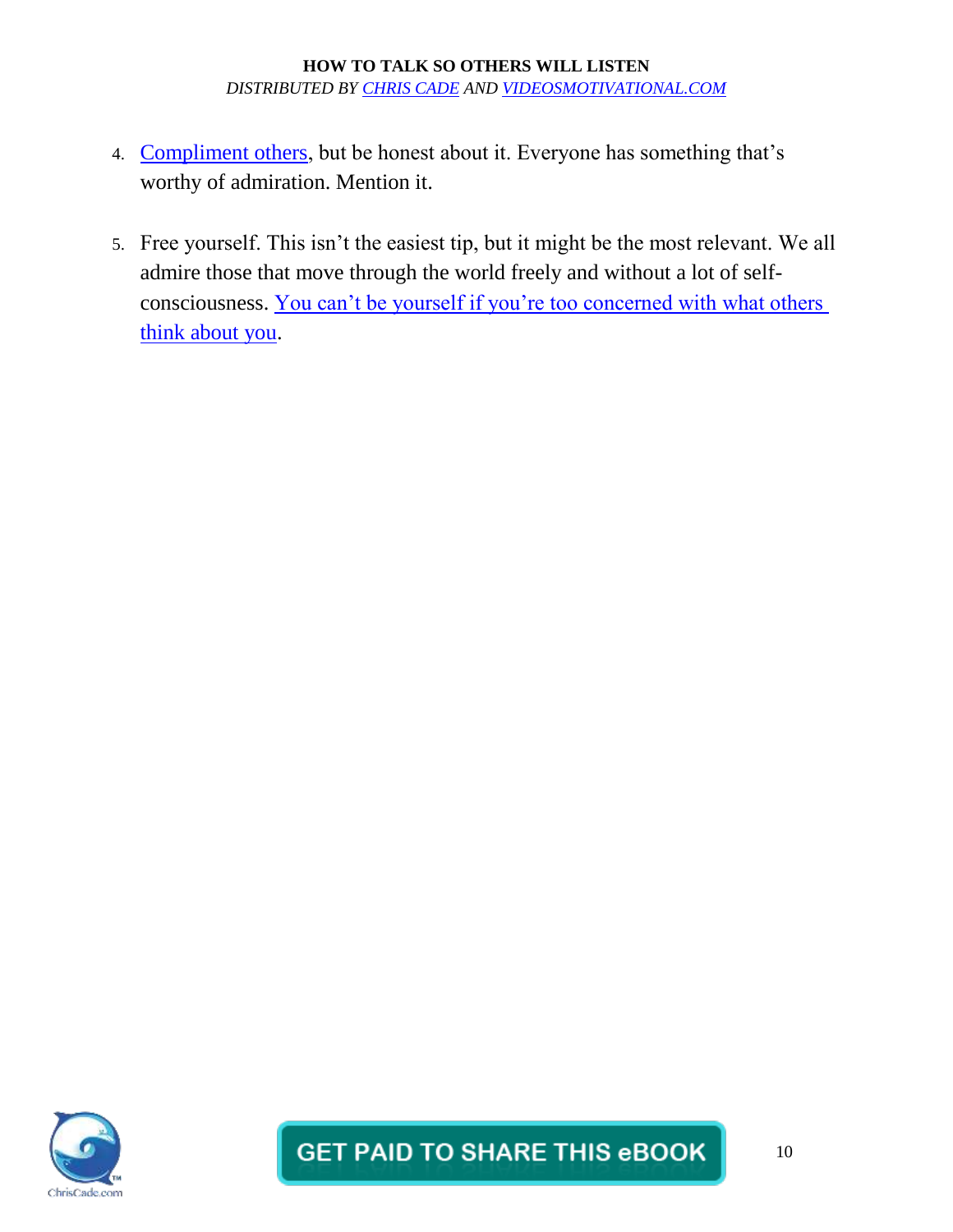Realize that other people are too concerned with themselves to care about what you're doing. Everyone else has better things to worry about than you. While that might make you feel a little less important in the grand scheme of things, it should also let you feel a little freer.

- Keep working on your focus and self-confidence. Both of these things will allow you to feel a greater sense of freedom to be yourself.
- Give your opinions freely.

Being charismatic is largely about making other people feel good when they're around you. This is accomplished by how you treat them and by being socially genuine and free. By being free and uninhibited, you encourage the same in others.

We all have a desire to just be ourselves and feel relaxed. Free yourself and you'll be helping others free themselves.

You can learn to be charismatic. It's not about developing qualities you don't have – you simply need to feel more self-assured about qualities you already have.

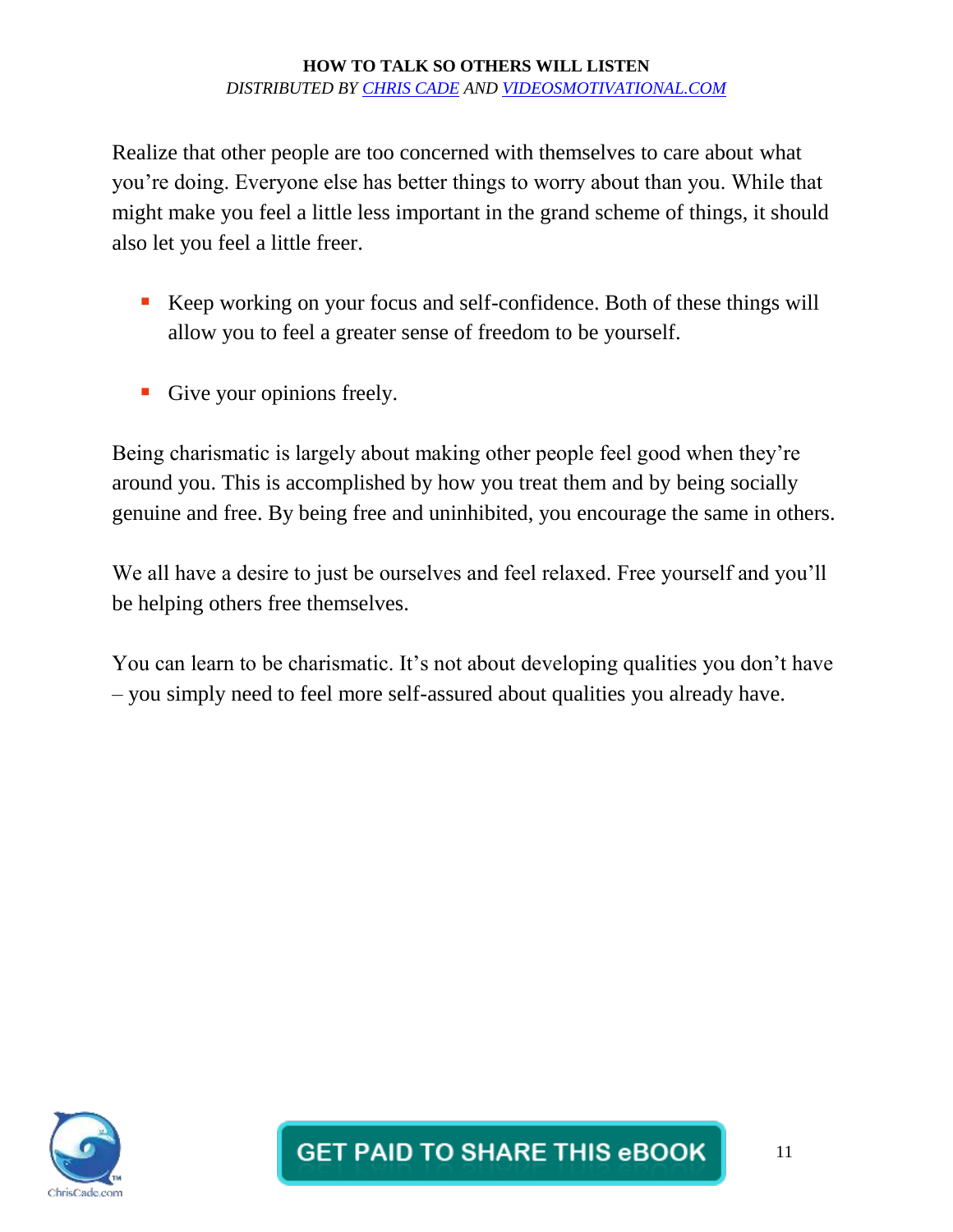But communication is two-sided – vital and profound communication makes demands also on those who are to receive it... demands in the sense of concentration, of genuine effort to receive what is being communicated.

- Roger Sessions

# BODY LANGUAGE

Much of communication is non-verbal. Others make judgments and come to conclusions about you before you ever even open your mouth. Since so much of communication is based on things other than the words you choose, it makes sense to give your body language some time and consideration.

The goal of your body language should be to convey that you are important and open, interesting and interested.

Here are several ideas to make that happen:

- 1. Take up some space. Avoid acting small. Open up your shoulders and extend out your legs a little bit. If you're sitting at table, spread out a little bit; at a meeting, take plenty of space for your laptop, pad of paper, and coffee.
	- Important people take the space they require and then other people fill in around them. Take the space you need and then take a little more.
- 2. Keep your shoulders relaxed. It's easy to have tense shoulders and not notice it yourself. Let your shoulders relax and fall down. People with authority are more relaxed in common situations than others. Be relaxed, or at least look like

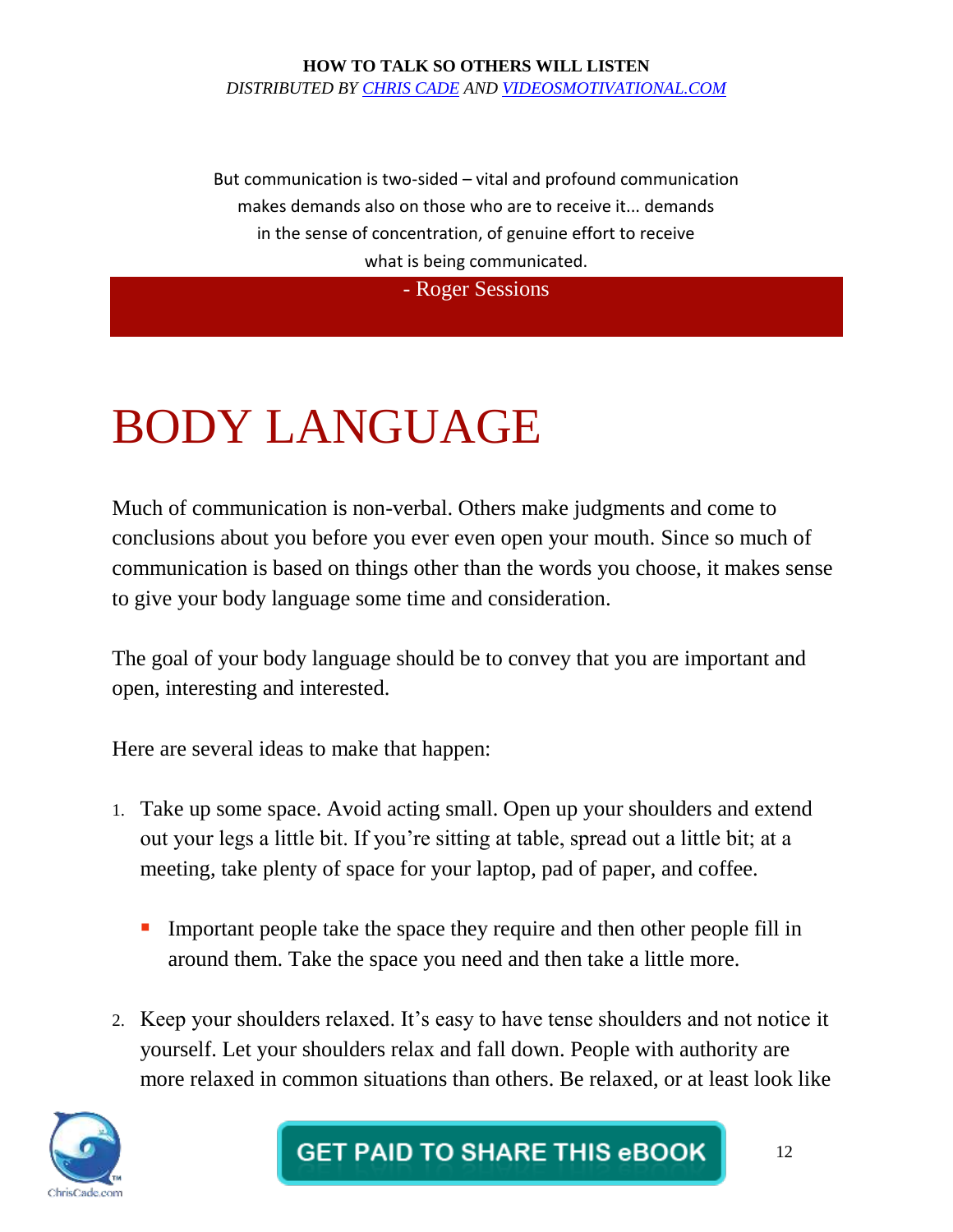you're relaxed.

- 3. Stand and sit straight. People that slouch are in many cases trying to appear smaller than they really are. Be bold, big, and straight.
- 4. Lean towards whomever you're speaking to. You show interest in the other person by leaning in slightly. It shows that you're paying attention. Others appreciate this and are more likely to listen to you in return.
- 5. Laugh and smile. We all like to be around others who laugh and smile freely. This body language signal attracts others to you.
- 6. Leave your face alone. There is something unpleasing about someone touching their face. Keep your hands away from your face. It's a healthy habit to get into anyway. Hands are often dirty since you use them to touch everything. Don't put them on your face.
- 7. Head up! Avoid looking down at the ground. It puts you at a lower social status than your listener. Keep your eyes and head up. If you want to appear friendly, look at the other person's mouth. If you want to be dominant, look at their forehead. If you want to be somewhere in between, look at eye level.
- 8. Slow down. Consider someone like James Bond. He moves slowly but purposefully. Confident and commanding personalities tend to have slower motions. Nervous people rush around.
- 9. Keep the fidgeting to a minimum. Can you imagine James Bond fidgeting? Don't shake your foot, tap your fingers, pick at yourself, or anything else along those lines. Keep all unnecessary movements to a minimum.

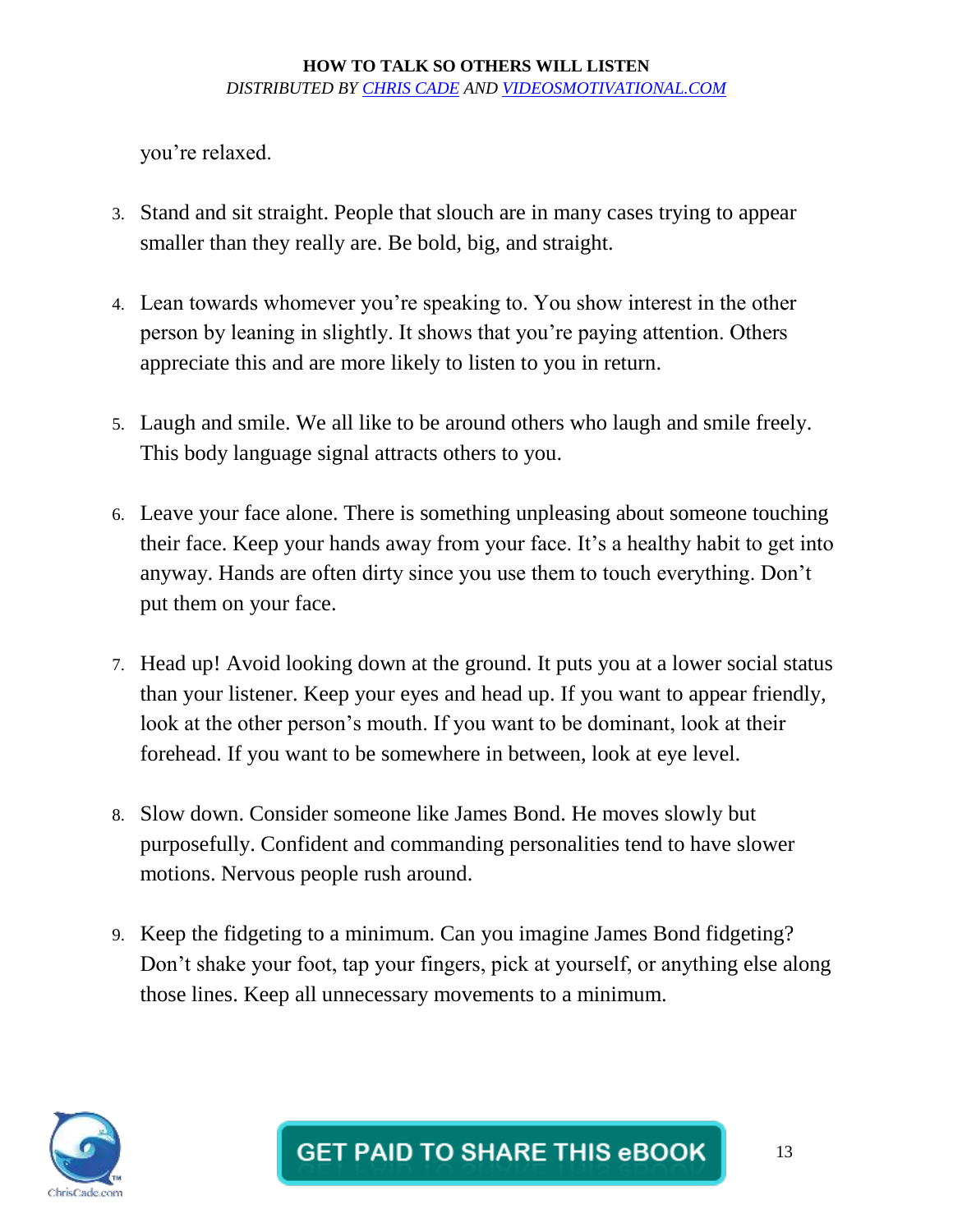- 10. Use your hands boldly. While you shouldn't be using your hands in unproductive ways, your hands can be used to emphasize certain points during speech. A good idea is to watch others and pattern yourself after someone that uses their hands effectively.
- 11. Keep your head back. You might stand with a straight back but have your neck craned forward. Keep your head up and back.
- 12. Personal space is important. The proper spacing varies from country to country and situation to situation, but it's important to respect the personal space of others. If you're too close to the other person, you'll make them uncomfortable, they won't listen, and they'll avoid you in the future. If you're too far away for the situation, it just seems odd.
	- It's easy to tell if you're getting a little too close because they'll back away from you. Take the feedback and use it.
- 13. Mirror the other person. If you've ever really paid attention, you've probably noticed mirroring. That's when the actions of two people start to match each other; it only happens when both parties are really in sync. For instance, you pick up your glass and the other person picks up theirs.
	- **Mirroring happens naturally on its own when the connection is strong. But it** can also be used consciously to improve rapport and communication.
	- Mimic the other person's posture and mannerisms. If her hand is in her lap, put your hand in your lap. If she moves her hand when she speaks, do the same thing. The key is to not mirror everything and to allow a delay. Don't mirror in real time, but rather stay a few seconds behind.

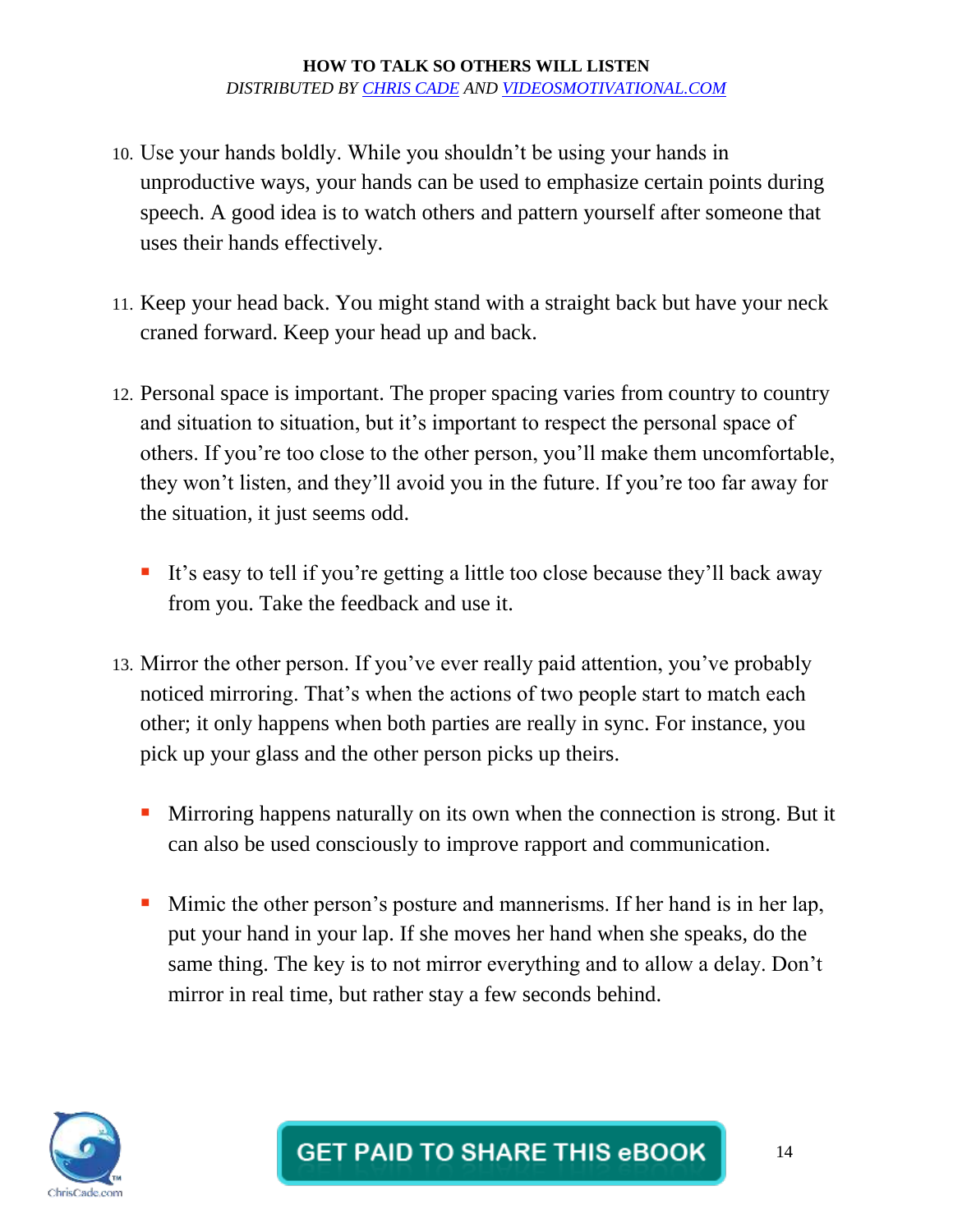If you do it too much, it looks odd and can actually distract the other person from what you have to say.

Body language can have a dramatic effect on your ability to get others to listen to you. Take a couple of these tips and put them into practice for the next 3-4 weeks. Then add a few more after the first group have become habitual. In no time at all, you'll be commanding attention like never before.

> Communication – the human connection – is the key to personal and career success. - Paul J. Meyer

### **PSYCHE**

We've touched on a few things related to beliefs and attitude, like confidence and assertiveness. But how can you attain the actual mindset you need to naturally display all the qualities we previously mentioned?

For creating the mindset you desire, affirmations and NLP (Neuro-Linguistic Programming) are excellent and effective tools. They both speak to your subconscious and can change your beliefs at the root.

### AFFIRMATIONS

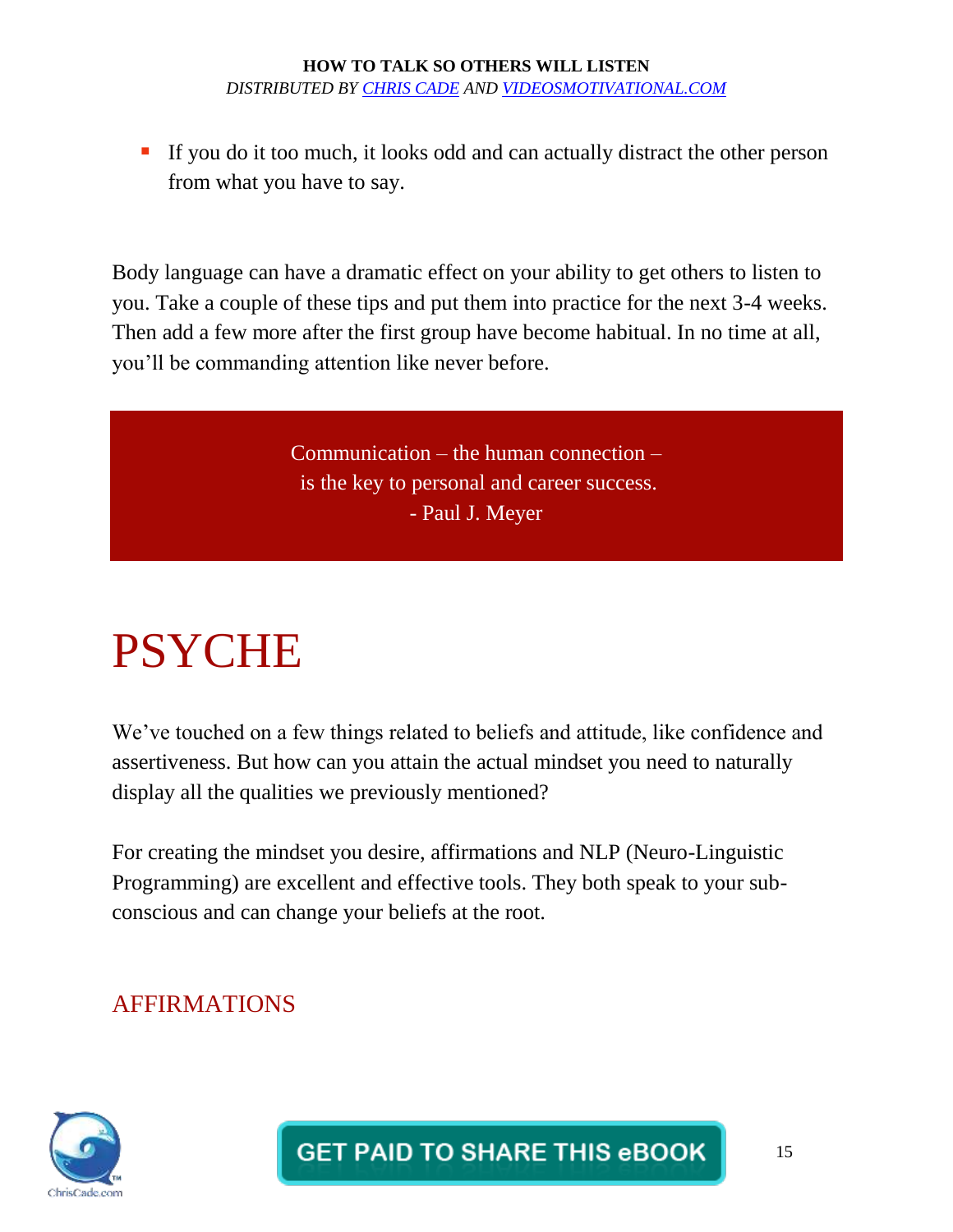We ultimately believe what we think about all the time. You might as well believe things that serve you. [Supercharge Your Affirmations every day.](http://www.smartrebrander.com/sl/655631) Whenever you notice negative self-talk, stop yourself and replace the negative thoughts with positive affirmations.

Here is a short list of affirmations that may support your efforts to be more influential:

- **I** "I am a fascinating and interesting person."
- **•** "People appreciate hearing what I have to say."
- **I** "I am worthwhile and important."
- **I** "I am in command of all social situations."
- **I** "I am charismatic and desirable."
- "What I have to say is important."
- **•** "People are grateful to hear what I have to say."
- **I** "I am completely free to be myself."
- "I am confident being me."

Feel free to come up with some affirmations of your own. The simple way to create affirmations is to imagine what beliefs will help you achieve your objective. Keep your affirmations positive and in the present tense.

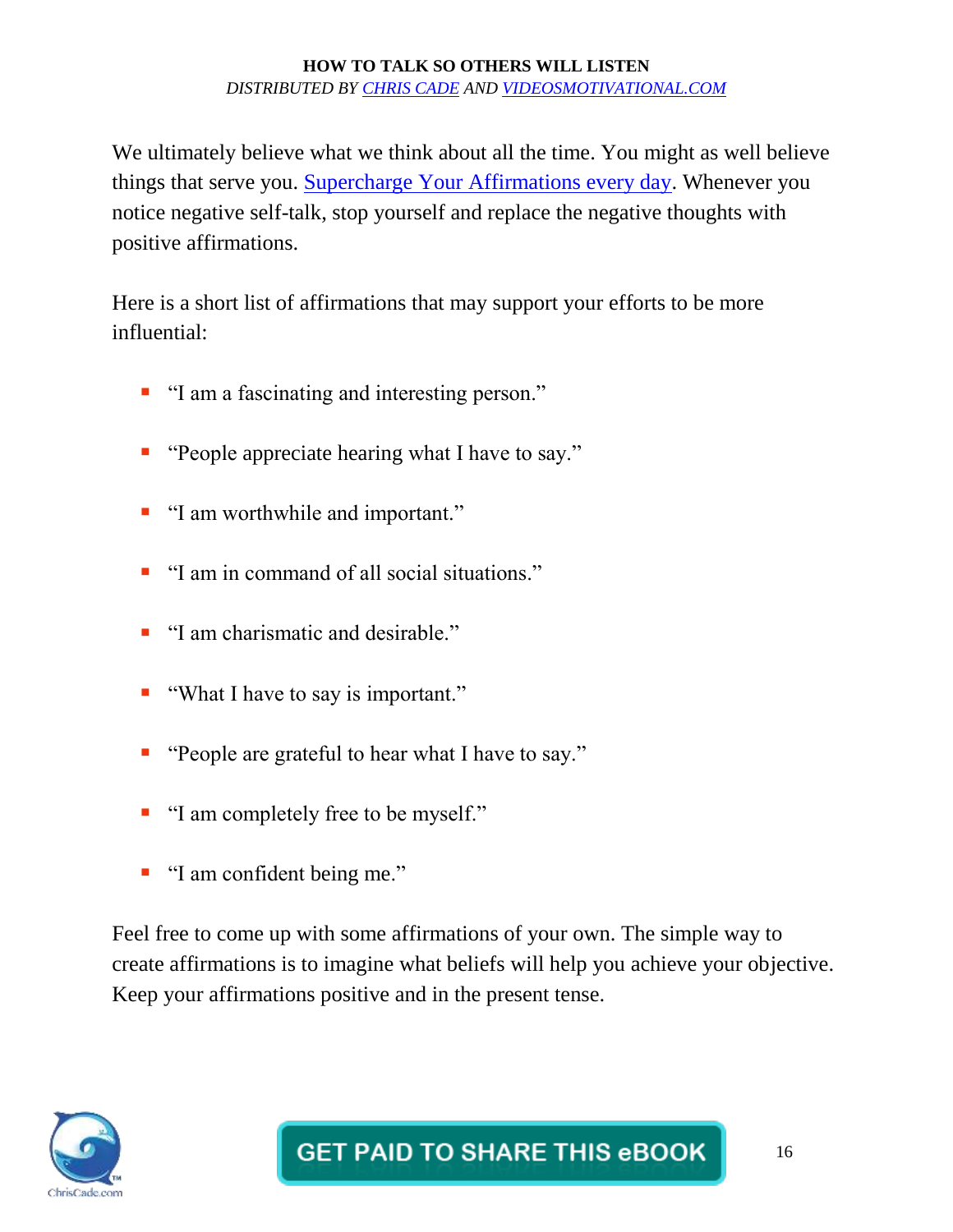### NLP

NLP stands for neuro-linguistic programming. NLP was developed in the 1970s as a therapeutic and self-development tool to improve communication. The mirroring strategy we mentioned previously is an NLP technique.

One of the best ways to utilize NLP is for building rapport. There is little communication occurring without the presence of rapport. Rapport doesn't necessarily mean that the two parties are in agreement, but rather that there is mutual understanding and trust.

When in rapport, your ability to influence others increases dramatically. Rapport allows you to affect the other person's psychology. People are much more likely to listen to you and implement your suggestions. Research suggests that many decisions are based more on rapport than the actual merit of the choices available.

Use these NLP techniques to build rapport with others:

- 1. Emphasize the similarities. When you're communicating with someone, you can choose to either emphasize the differences or emphasize the similarities. If you can focus on what you have in common, a lot of the resistance people feel will gradually disappear. If you emphasize the differences, rapport will be next to impossible to develop.
	- It takes practice, but you can quickly develop the habit of focus on what you have in common with others.
- 1. Use pacing. Pacing is mirroring taken to the next level. With mirroring, you're developing rapport by showing that you're similar to the other person. Once you've established rapport with mirroring, you can then lead the person; in

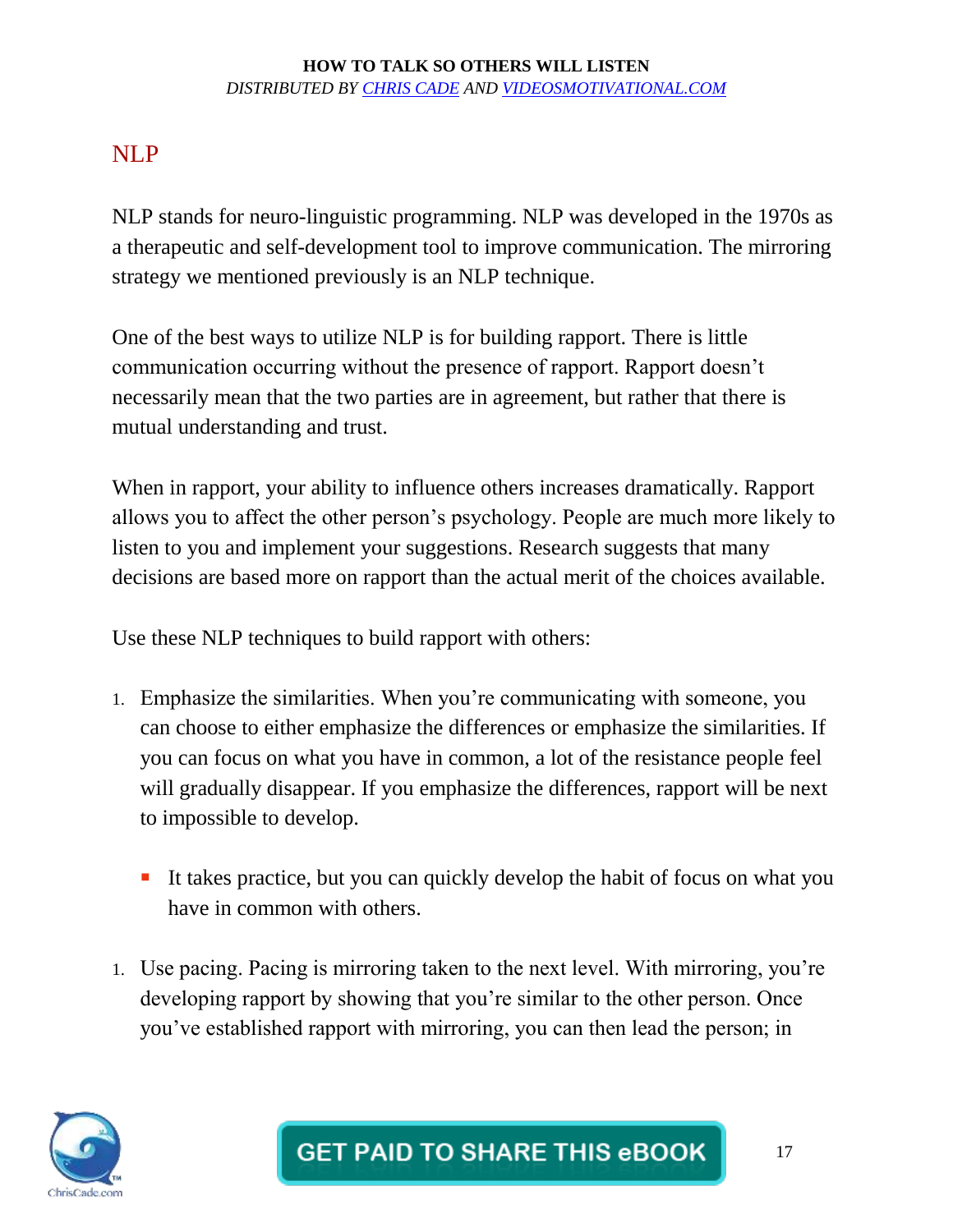essence, they will then be mirroring you.

- You will know if you're in rapport because the other person will copy your actions. This is a great way to test rapport: Pick up your glass. Tilt your head. Scratch your nose. If the other person does the same, then you're in a strong state of rapport.
- Match body posture. Stand or sit the same way. Be subtle in your mirroring or you will offend the other person.
- Match their breathing.
- Match their way of speaking. Use some of the same vocabulary. Match their speed of speech. This includes language patterns. Some people have phrases they like to use. Don't be afraid to use the same phrases in conversation.
- Once rapport is firmly established, you can then lead the other person. For example, if you behave in a way that is calm and relaxed, the other person will become more calm and relaxed. Once they are mirroring you, they are far more receptive to your ideas and suggestions.

Having a high level of rapport makes communication easier and more effective. Remember to minimize the differences between you and the other person. Maximize the similarities. Accomplish those two things and rapport becomes much easier to establish.

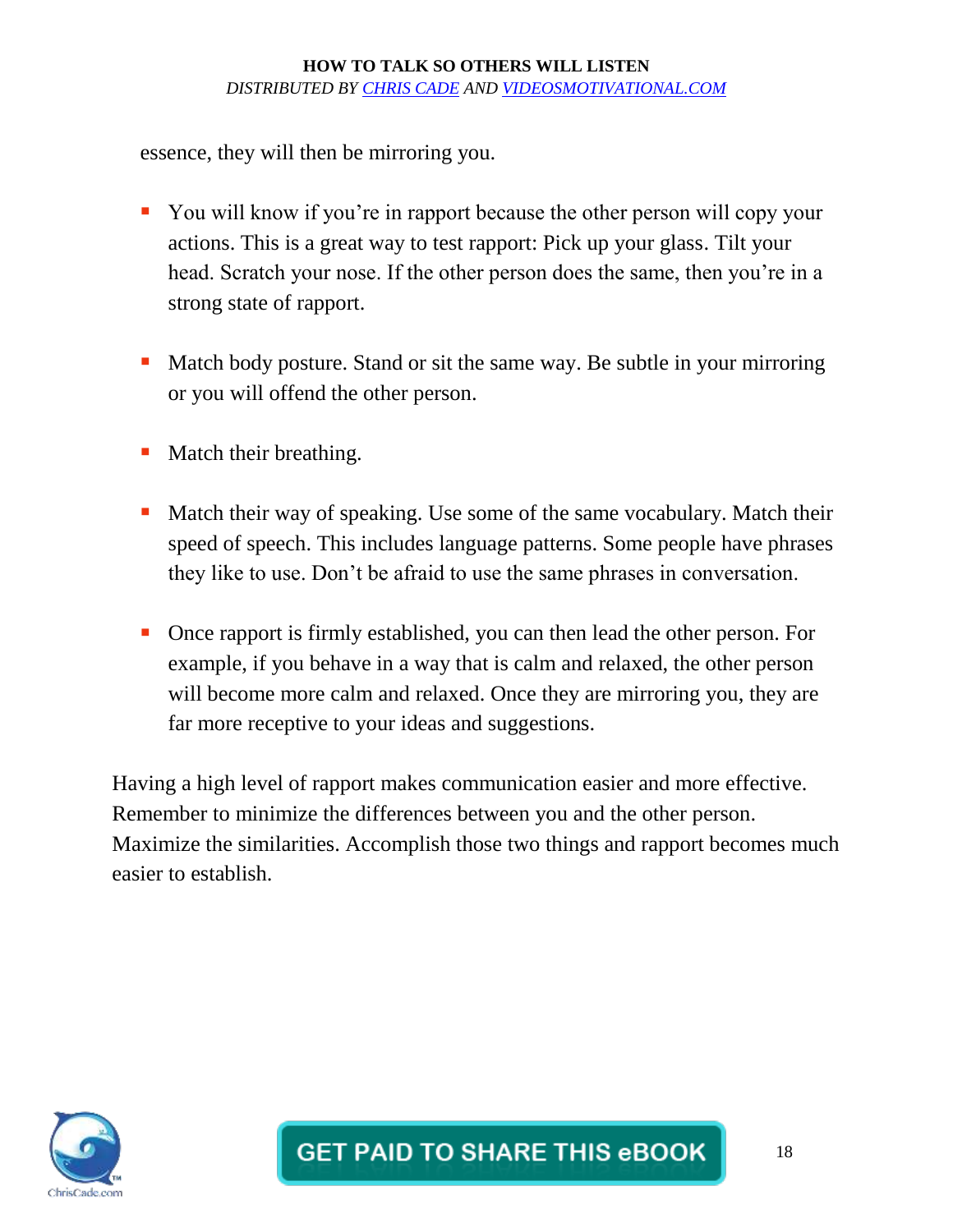### MINDSET RECAP

In a nutshell, the mindset you want to have is:

"I am a good, interesting and important person with interesting and important things to say. I move through the world without apology; I do and say whatever I think is right. I am kind and supportive of others."

Would you listen to that person? Would you respect them? Would you trust them?

> Electric communication will never be a substitute for the face of someone who, with their soul, encourages another person to be brave and true. - Charles Dickens

# LANGUAGE AND VOICE

People judge others based on the words one chooses to use.

Vocabulary provides a glimpse into another person's level of knowledge and education. Your vocabulary will be better developed around subject matters that you know well. This includes things like commonly used terms and lingo.

There are also certain words that generate interest and acceptance. Other words can have the opposite effect.



**GET PAID TO SHARE THIS eBOOK**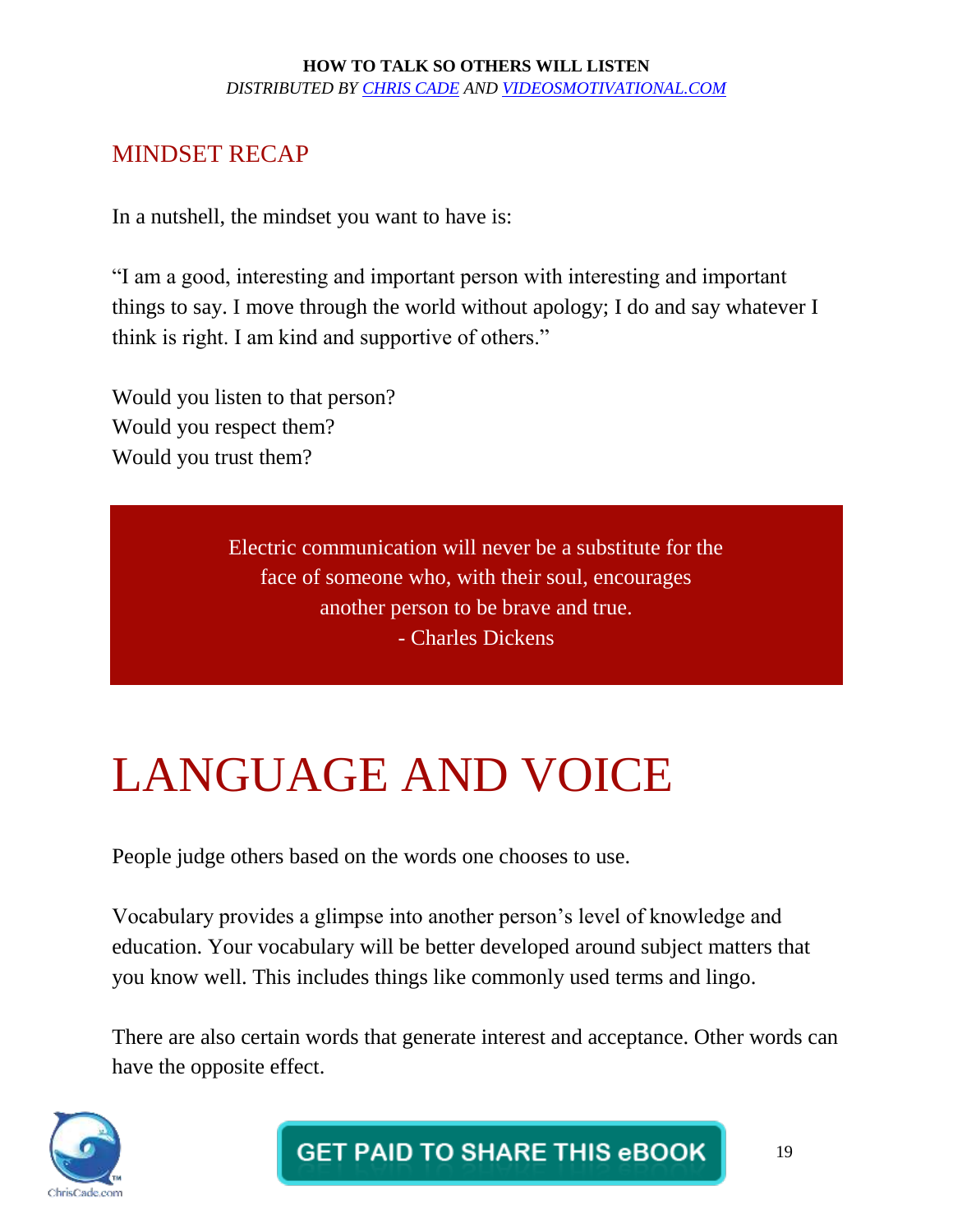Follow these tips to use your language and voice more effectively:

- 1. Be positive. Positive words and positive people make us feel good. If you're saying positive things, people will like you more and be more inclined to listen.
- 2. Keep your vocabulary reasonable for your audience. You most likely wouldn't use your graduate level vocabulary while talking to a bunch of  $3<sup>rd</sup>$  graders. Likewise, if you're a doctor, the person you're talking to in the grocery store might not appreciate high-end medical lingo.
	- Talking over someone's head greatly reduces communication. You're not communicating if you're not being understood. It also puts people off and makes them feel inadequate. It accomplishes nothing positive.
- 3. Vocabulary can establish credibility. Use the appropriate words in the proper manner. If you sound like you know what you're talking about, people will assume that you do. If others think you know what you're talking about, they're more likely to listen.
	- As soon as someone thinks to himself, "This guy doesn't know what he's talking about," he's done listening.
- 4. Be gentle. If you don't agree with someone, you could say, "I'm not sure I agree with that." That's a little less harsh than, "You're wrong." Making definitive statements in disagreement doesn't encourage communication. In this example, the other person would be likely to either start defending himself or to simply stop listening to you altogether.

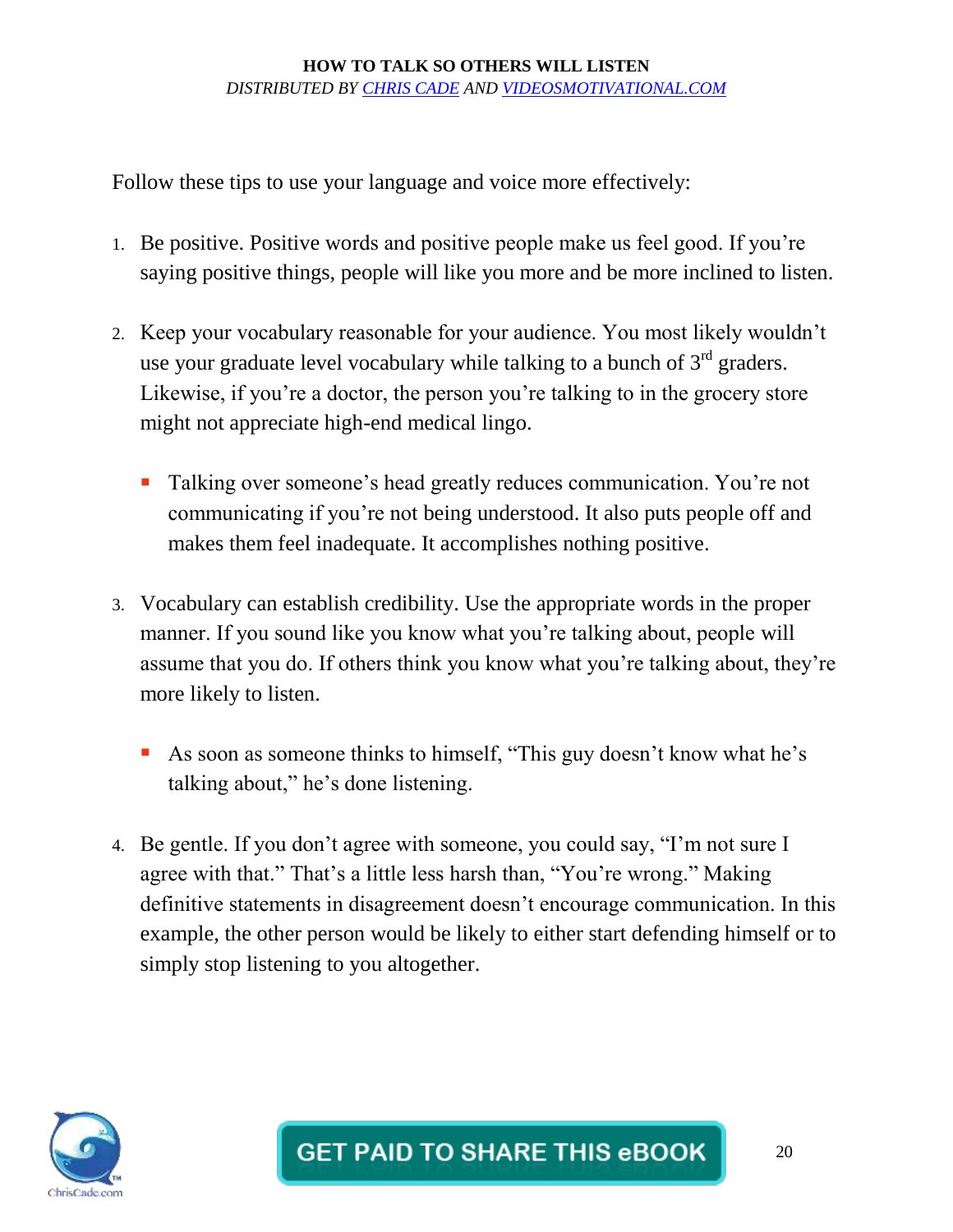- 5. Vary the inflection in your voice. If you sound like a monotone robot, stop. Free up your voice and allow it to sound interesting.
- 6. Vary your volume. Add some emphasis to your words. Be lively in your speech. Be sure the volume is appropriate for the environment. If you want people to listen to you, first they have to be able to hear you. Speak up.
- 7. Speak at the proper speed. Talking too fast makes it more difficult to be understood. Speaking too slowly causes people's minds to wander. They can hear faster than you can speak. But you can speak faster than your ability to speak clearly.
- 8. Enunciate. If people are constantly asking you to repeat yourself, you likely need to either speak up or enunciate. Don't mumble.

Use your language and voice to the best of your capability. These are the things that everyone actually hears when you speak. It makes good sense to put your best foot forward.

Communication is a skill that you can learn. It's like riding a bicycle or typing. If you're willing to work at it, you can rapidly improve the quality of every part of your life. - Brian Tracy

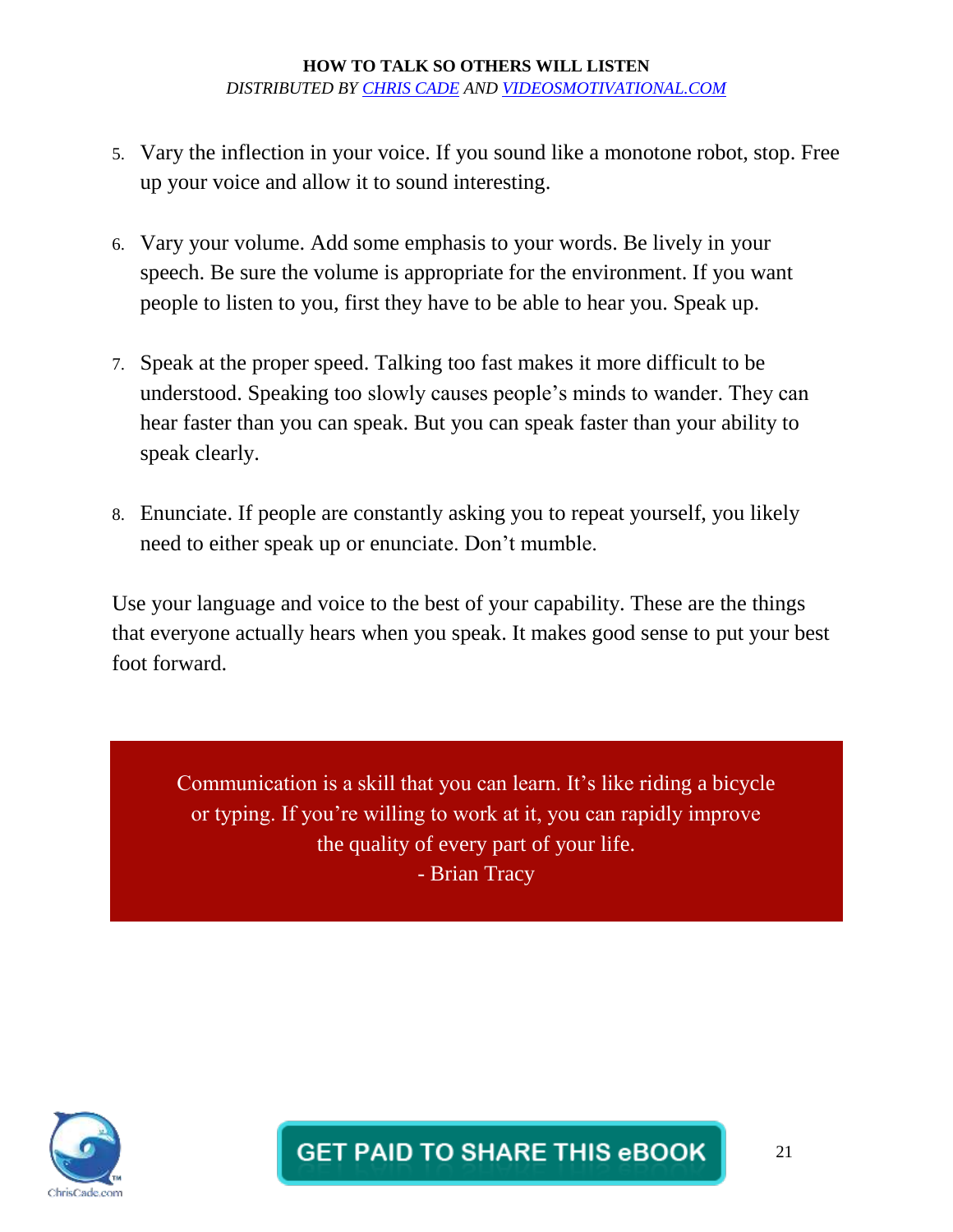## FINAL WORDS

Getting others to listen is important. Our ability to influence others is paramount to success in nearly every endeavor that involves other people. Maybe no one has been listening to you up to this point, or you just want to impact people even more effectively. Either way, you can take actions to support your goals.

The things that make others want to listen and pay attention to you are all things that can be cultivated and improved.

Starting with charisma makes a lot of sense. Having charisma is the epitome of having attention and admiration. If you have charisma, by definition, people are going to listen to what you have to say.

The next step is to incorporate the tools and techniques, such as supercharging [your affirmations,](http://www.smartrebrander.com/sl/655657) detailed in this report. Start small by implementing one or two strategies at a time into your daily routines, and then add more as you're ready.

Life is so accommodating. You interact with people every day at home, work, and out in public. You have an unlimited number of opportunities to practice every day. If you need more opportunities, get out and talk to more people.

If you practice every day, how could you not become a great and interesting communicator relatively quickly?

Set a goal of becoming a more commanding, interesting, and persuasive speaker. Find a way to gauge your progress and keep track of how you're progressing. Have the intention of improving every day and you will improve. You can be successful at this if you simply put in the effort and give it the attention it requires.